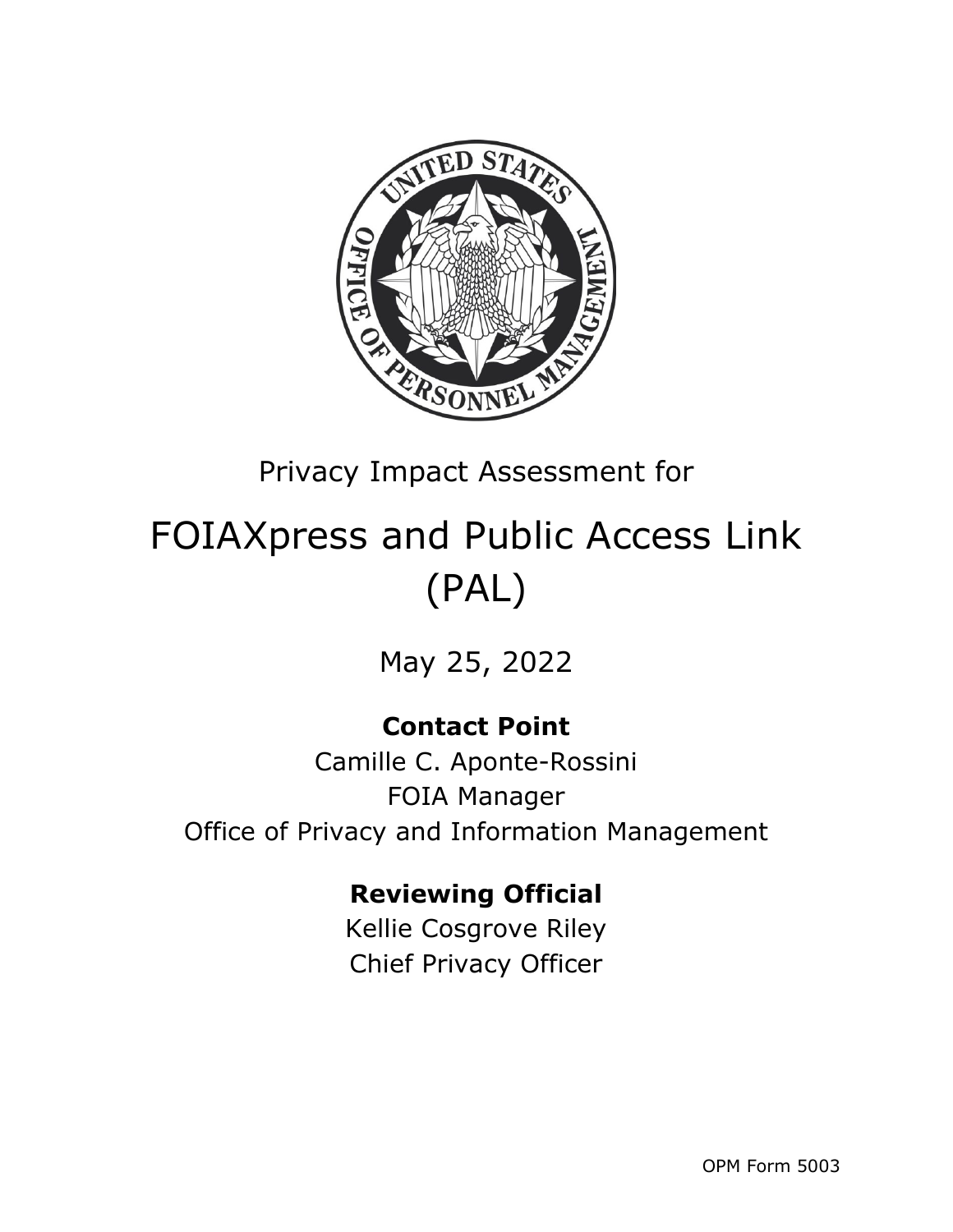



### **Abstract**

FOIAXpress is a commercial-off-the-shelf web-based Freedom of Information Act (FOIA) request tracking, management, and reporting software application for managing the entire lifecycle of FOIA requests and appeals. The Public Access Link (PAL) is a secure public-facing web portal that enables agencies to better serve constituents by providing a centralized location to submit FOIA requests, access records, and communicate with the Office of Personnel Management. This Privacy Impact Assessment is being conducted because FOIAXpress and PAL collect, use, maintain and disseminate personally identifiable information.

### **Overview**

The Office of Privacy and Information Management (OPIM) is responsible for the Office of Personnel Management's (OPM) FOIA and privacy program functions. The FOIA provides that any person has a right to obtain access to federal agency records subject to the Act, except to the extent that any portions of such records are protected from public disclosure by one of nine exemptions.

In addition, individuals may seek access to nonpublic OPM records about themselves under the Privacy Act of 1974 (PA or Privacy Act). The Privacy Act permits individuals to seek access to agency records pertaining to themselves. Individuals seeking access to their records under the Privacy Act must provide proof of identity. The general identifying items that OPM will require are: (1) full name, signature, and home address; (2) social security number (for systems of records that include this identifier); (3) current or last place and dates of Federal employment, when appropriate; and (4) date and place of birth. OPM reserves the right to determine the adequacy of any such proof and requires a signed statement from the requester confirming their identity before OPM releases the records. OPM is required to process and respond to such requests in a timely manner.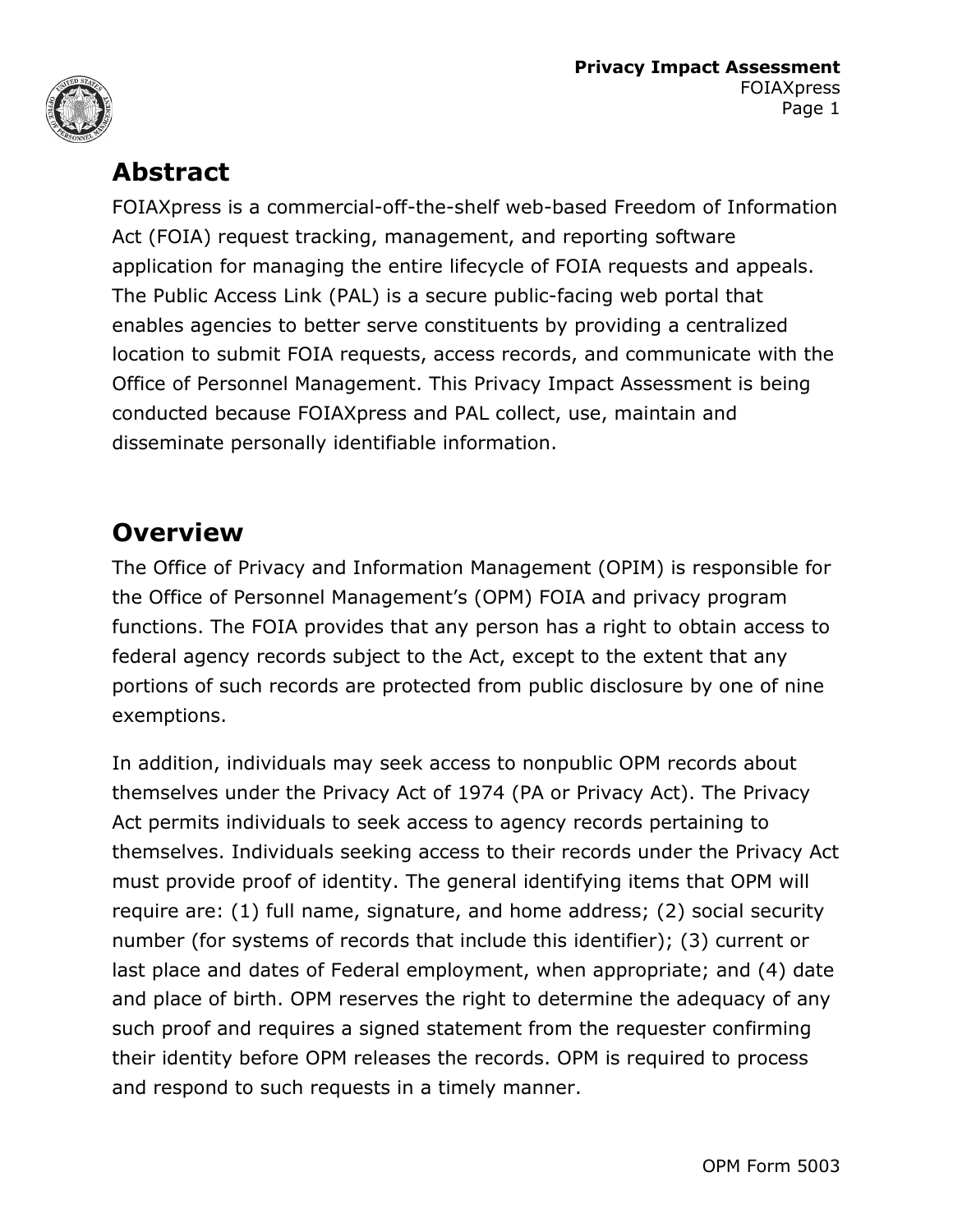

FOIAXpress is a cloud-ready commercial-off-the-shelf web-based product that consists of two components: FOIAXpress and the Public Access Link (PAL). FOIAXpress is a FOIA/PA request tracking, management, and reporting software application for managing the entire lifecycle of FOIA and PA requests and appeals. More specifically, OPM will use FOIAXpress to log and track the receipt and processing of each FOIA/PA request received; record the status of the request, relevant deadlines, and other key events or data, such as OPM's response to the request and any related administrative appeals or court litigation if the request is denied; scan, store, redact and manage copies of the OPM records that have been gathered in response to each request; track FOIA processing statistics and fees; and generate compliance reports on the number, type, and disposition of FOIA requests processed.

The Public Access Link (PAL) is a secure public-facing web portal directly integrated with FOIAXpress that enables the public to submit and view their FOIA and PA requests; download their requested documents; and communicate with OPM's FOIA Requester Service Center. PAL allows users to register and submit new FOIA/PA requests by completing an electronic form that identifies required and optional information regarding the requester and the request. Registrants also use PAL to track the status of a request, communicate with OPM's FOIA Service Center, and access responsive records provided by OPM.

FOIA/PA requests are also submitted by the requesters via electronic or postal mail, and the National FOIA Portal (FOIA.gov), which is a government-wide request portal owned by the U.S. Department of Justice that allows the public to submit FOIA requests to any agency from a single place and is interoperable with OPM's PAL. The requests are entered into FOIAXpress by OPM's FOIA professionals and FOIAXpress assigns unique numbers to identify each request and track the lifecycle of the request from the time of receipt to the final response.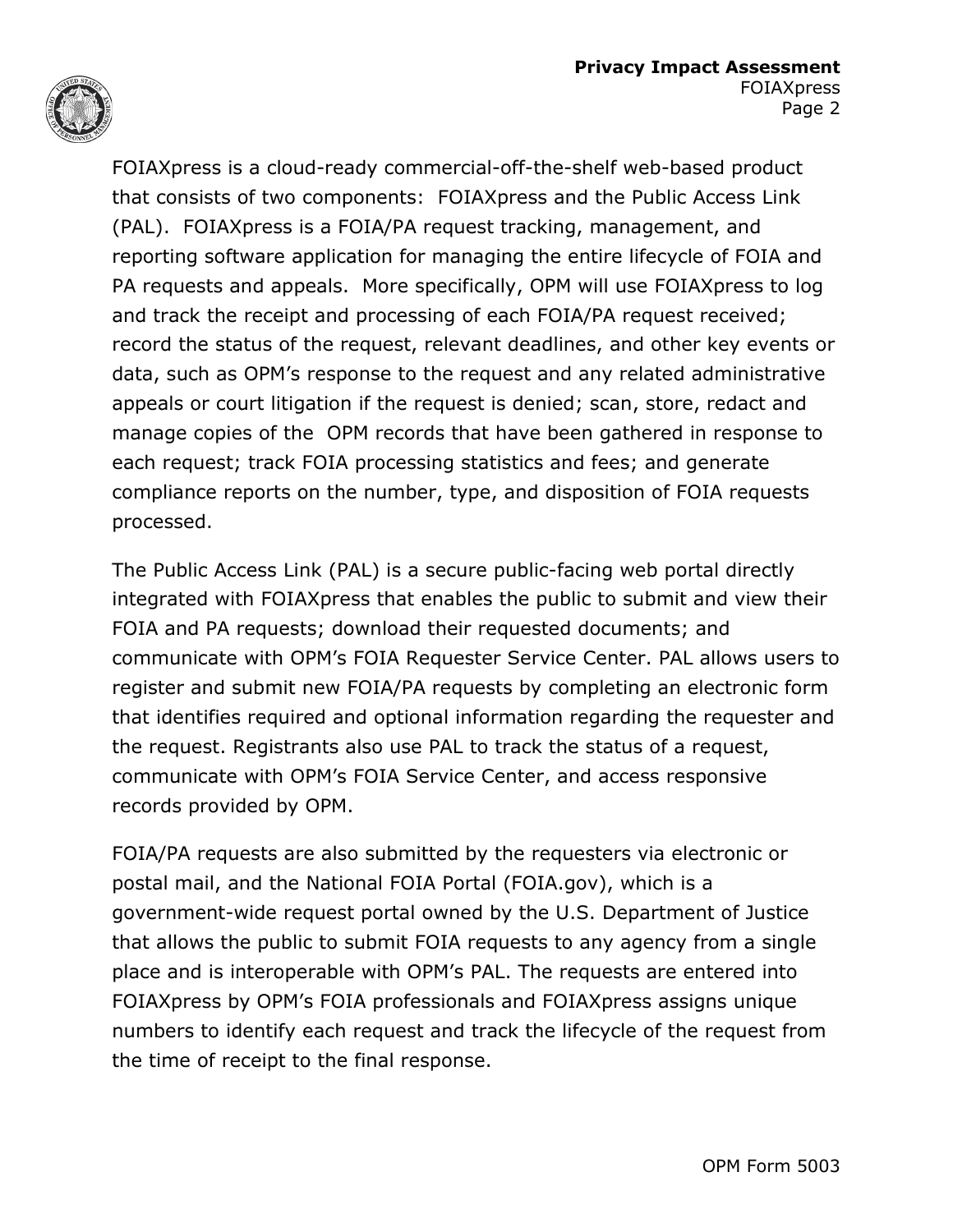

The information typically entered into FOIAXpress includes the requester's name, contact information, and a description of the records requested. The type of contact information included in the system depends on the contact information provided by the requester, but at minimum would include the requester's name and an email, work, or home address. In addition, requesters may also provide the following contact information, which, if provided, is entered into FOIA Xpress: (1) mobile, work, and/or home phone number(s); (2) facsimile number; (3) job title, and/or (4) organization or entity name and contact information.

All records related to the processing of a request are also uploaded into FOIAXpress. The type of records uploaded include: (1) the original FOIA request; (2) any correspondence with the requester; (3) emails between OPM employees regarding the search for and review of records responsive to the request; (4) all records responsive to the request including original, working drafts with redactions marked and reviewers' comments, and redacted versions; (5) any administrative records documenting OPM's processing of the request; and (6) documents confirming the requesters identity and consent to release of information for Privacy Act requests.

The system contains personally identifiable information pertaining to the requester as well as about other individuals who may be referenced in documents responsive to a particular request.

The following are descriptions of the components of FOIAXpress and PAL:

Requester Profile: FOIAXpress creates a Requester Profile for each FOIA or PA requester that includes PII from the requester, to include full name, organization, home or business address, telephone numbers, and email address.

Request Profile: Each request logged in FOIAXpress has a Request Profile containing information about the request. The Request Profile imports PII from the relevant Requester Profile, including the requester's name and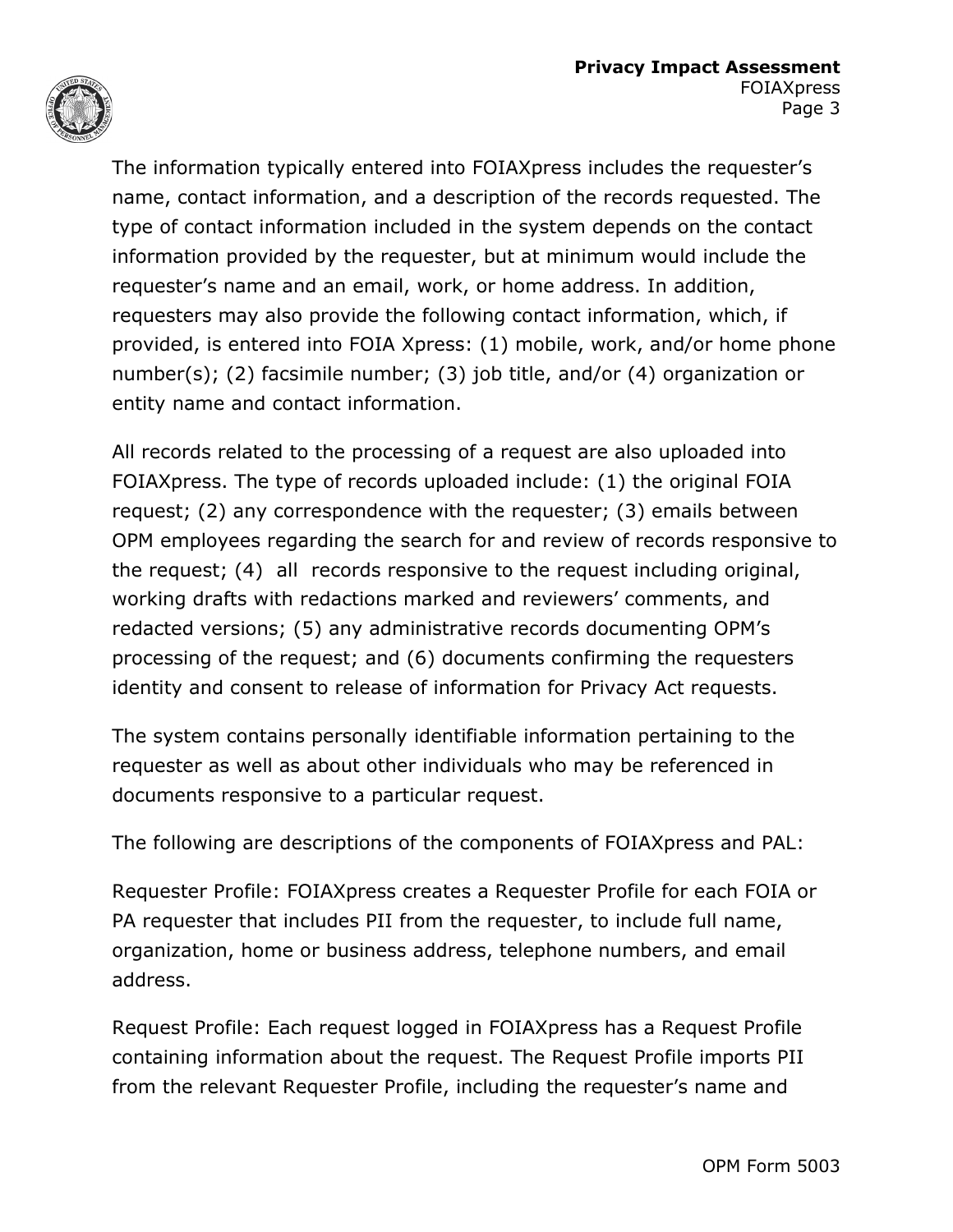

contact information. The Request Profile also maintains relevant dates, fee information, and a description of the request. If a request involves documents about a specific individual, that individual's name (which may be different from the requester's) may appear in the request description. The request description may also provide contextual information about the requester or other individuals who are relevant to the records sought. For example, a requester might reference themselves in relation to a complaint or grievance filed by them or may identify by name an agency employee who is the subject of or is related to the requested information.

Correspondence Log: Communications (e.g., letters and emails) to and from the requester, agency employees, business submitters, and other agencies that may be consulted are saved as electronic files in the correspondence log portion of the system. PII captured in such correspondence can include names, addresses, telephone numbers, email addresses, fax numbers, and other contact information of the people involved.

File Cabinet: FOIAXpress may maintain copies of records responsive to a FOIA or PA request gathered from OPM program offices and saved in the system's file cabinet. This file cabinet represents the document management functionality in the system. Such saved documents may consist of legal, administrative, or similar nonpublic agency records, some of which may contain PII about individuals depending on the type and nature of the record. System users can use an Optical Character Search ("OCR") feature to locate responsive PII within Document Management.

Review Log and Request Folder: Records within the File Cabinet that a FOIA professional redacts can be sent to the Review Log section for supervisory review and approval. After redacted records are approved for an outgoing response to the requester, the records are sent to the Request Folder before delivery to the requester. The documents found within the Review Log and the Case Folder are copies of documents in the File Cabinet with redactions applied.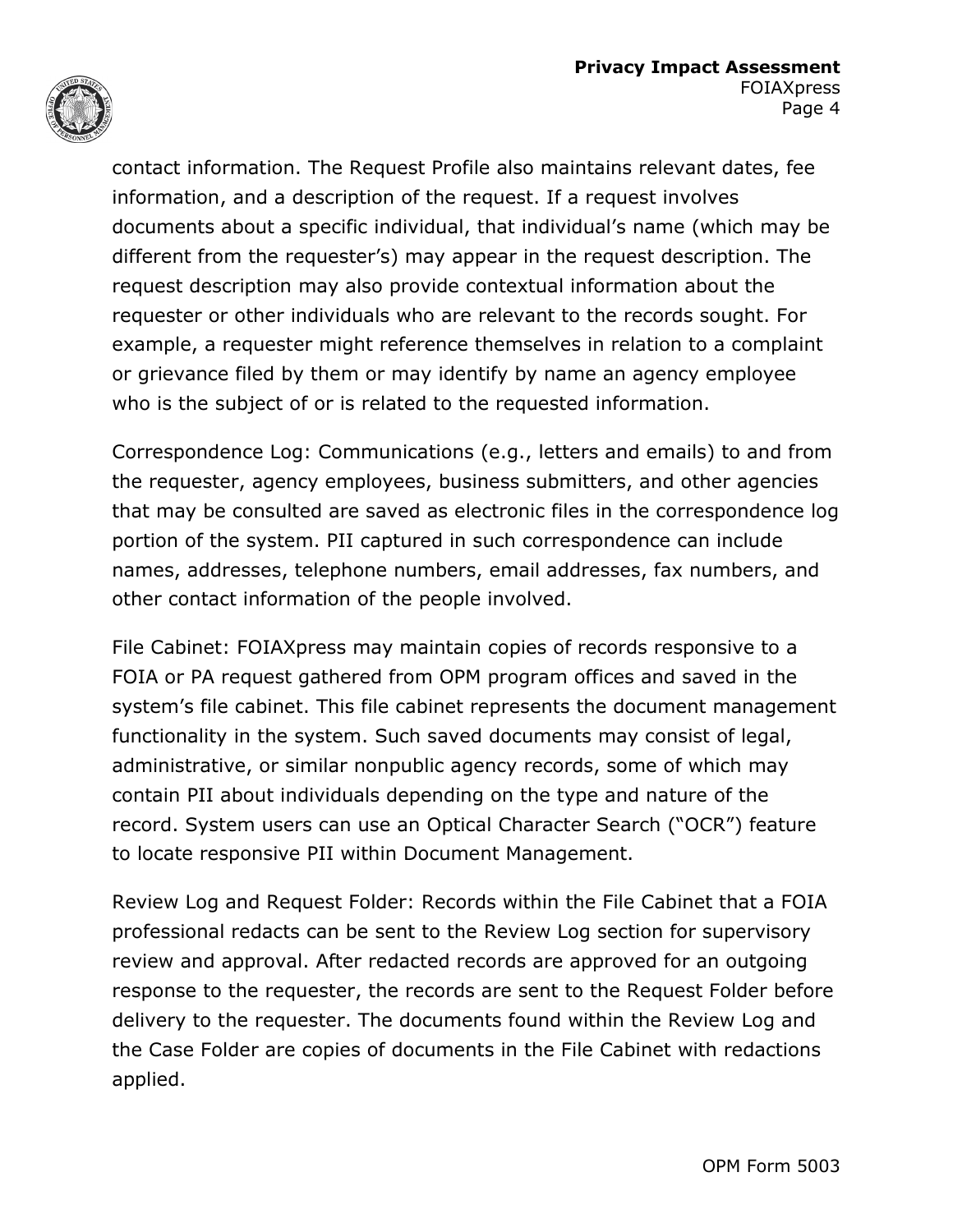

FOIA/PA request and tracking information is currently contained in a legacy mainframe system and will be migrated, as appropriate, to FOIAXpress.

## **Section 1.0. Authorities and Other Requirements**

#### **1.1. What specific legal authorities and/or agreements permit and define the collection of information by the project in question?**

The Freedom of Information Act (FOIA), 5 U.S.C. § 552, implemented by 5 C.F.R. § 294, authorizes the collection of information, records, and related correspondence on individuals who have submitted requests to OPM for records or who have filed administrative appeals.

The Privacy Act, 5 U.S.C. § 552a, implemented by via 5 C.F.R. § 297, authorizes the collection of information, records, and related correspondence on individuals who have submitted requests under the provisions of the PA for records about themselves, including requests for access to these records and requests for review of initial denials of such access requests.

#### **1.2. What Privacy Act System of Records Notice(s) (SORN(s)) apply to the information?**

OPM/Central - 8 Privacy Act/Freedom of Information Act (PA/FOIA) Case Records applies to information maintained in this system.

#### **1.3. Has a system security plan been completed for the information system(s) supporting the project?**

The FOIAXpress system is a FedRAMP-approved system. FOIAXpress is a new system awaiting authorization to operate. ATO approval is anticipated in August 2022.

#### **1.4. Does a records retention schedule approved by the National Archives and Records Administration (NARA) exist?**

Yes. FOIA records are maintained under General Records Schedule (GRS) 4.2, item 020.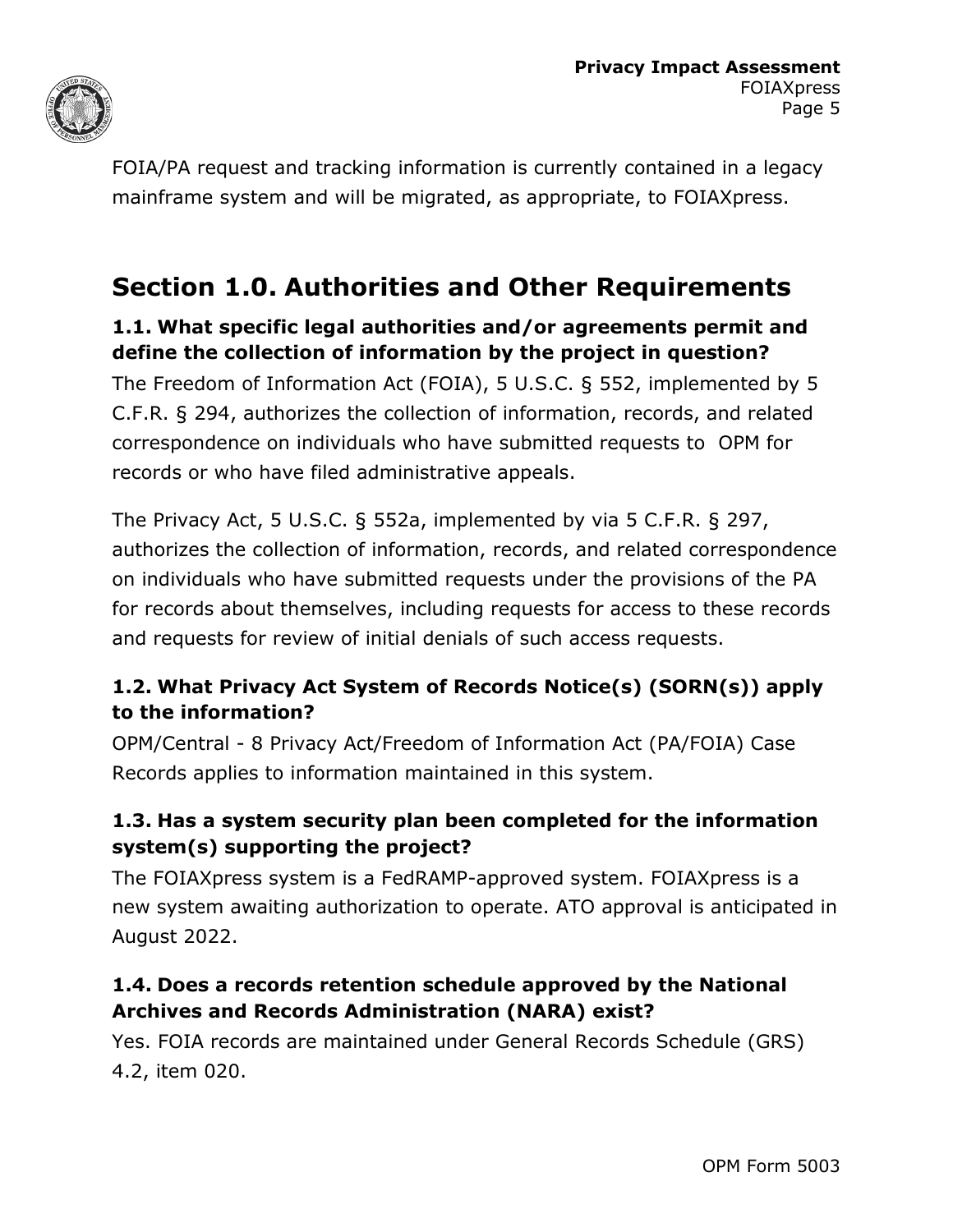

#### **1.5. If the information is covered by the Paperwork Reduction Act (PRA), provide the OMB Control number and the agency number for the collection. If there are multiple forms, include a list in an appendix.**

OPM is currently seeking OMB approval for the information collection associated with PAL and for a FOIA/PA requester form.

## **Section 2.0. Characterization of the Information**

#### **2.1. Identify the information the project collects, uses, disseminates, or maintains.**

For FOIA requests, OPM collects at least an email address or postal mail address where the requester may receive written correspondence. FOIA requesters typically provide their names, although a requester's name is not required under the FOIA or OPM's FOIA regulations. Additionally, requesters may provide their telephone number and the name and contact information for any organization or entity they represent.

For PA requests, requesters must provide their name and at least an email address or postal mail address where the requester may receive written correspondence. PA requesters must also be U.S. citizens or permanent legal residents, so collecting data may include this element or documentary proof. Because PA records are retrieved using a personal identifier, it is also possible PA requesters may offer or be asked to provide additional PII, if necessary, to retrieve their records. PA requesters must also provide proof of identity and may choose to provide a telephone number.

In addition to the information described above, FOIA and PA requesters sometimes voluntarily provide other PII and personal documents with their FOIA or PA records requests, including legal and vital documents. Below is a list of PII elements that reflect information that FOIA and PA requesters may provide the agency, not all of which is required, via PAL, the National FOIA Portal (FOIA.gov), or as part of a request received via email or postal mail.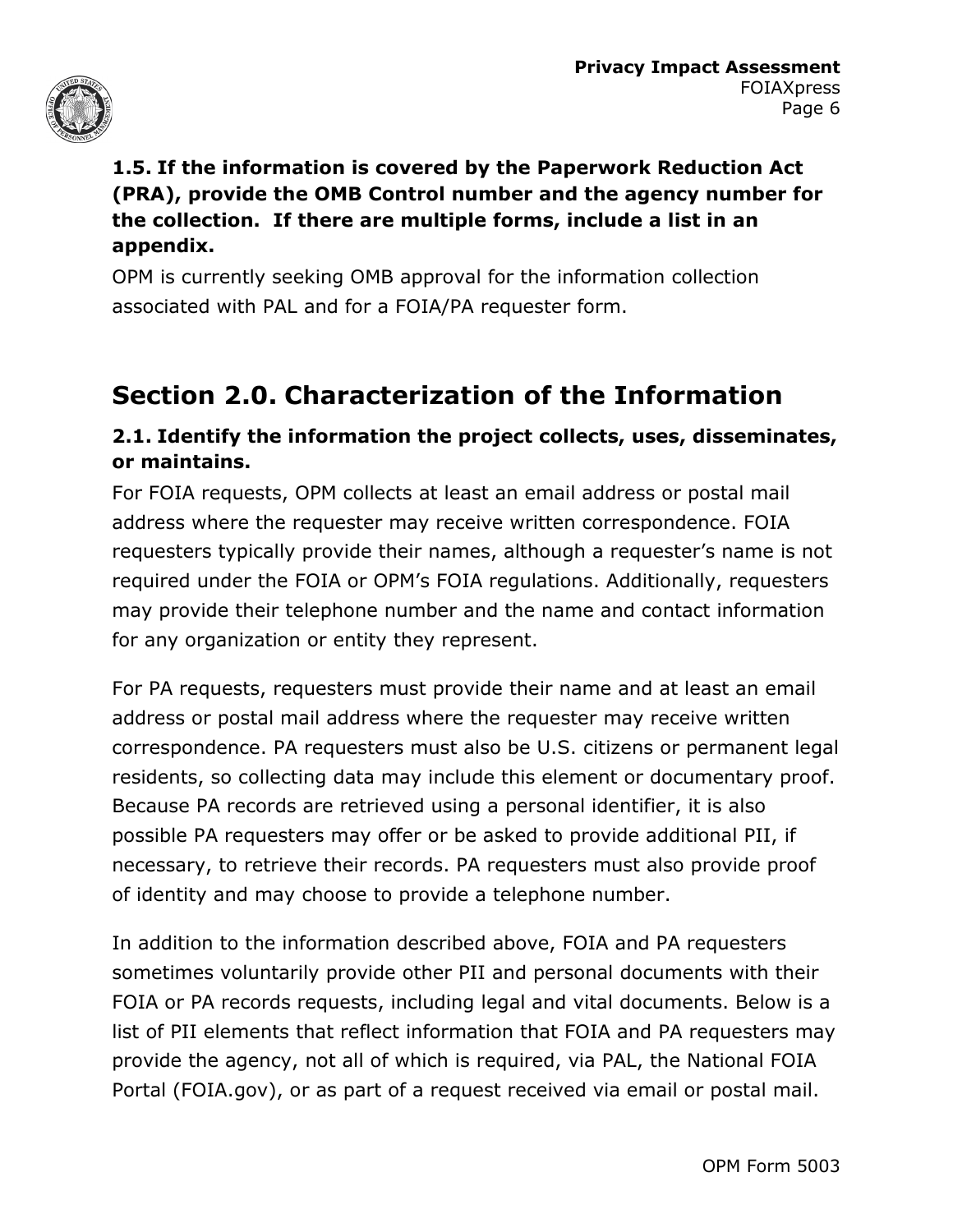

Elements of PII collected or maintained in FOIAXpress and PAL may include:

full name; mailing address (home and/or work); date of birth; phone numbers (home, and/or work); email address (personal and/or work); facsimile number (home and/or work); taxpayer ID number; Social Security number; driver's license/state identification number; passport, U.S. permanent resident card, or other government-issued identification; legal documents (e.g., subpoenas, court orders, Letters of Administration, Letters of Representation, declarations, affidavits; and vital documents (e.g., birth certificate, death certificate, marriage license, divorce decree).

#### **2.2. What are the sources of the information and how is the information collected for the project?**

FOIAXpress collects information directly from individual requesters as submitted to OPM via PAL, the National FOIA Portal (FOIA.gov), email, or postal mail. Information submitted directly by requesters via PAL and the National FOIA Portal is automatically uploaded to FOIAXpress. Information submitted via email or postal mail is input into FOIAXpress by OPIM FOIA staff. PAL collects information directly from the individual requester registering for an account and supplies their Requester Profile and Request Profile information.

#### **2.3. Does the project use information from commercial sources or publicly available data? If so, explain why and how this information is used.**

No. FOIAXpress does not use commercial sources or publicly available data.

#### **2.4. Discuss how accuracy of the data is ensured.**

Information collected and maintained in FOIAXpress and PAL about requesters has been provided by the requesters themselves (i.e., through their records requests and related communications). OPIM FOIA staff presume the accuracy of the information because it is in the requester's best interest to provide accurate information for their FOIA or PA request to be processed.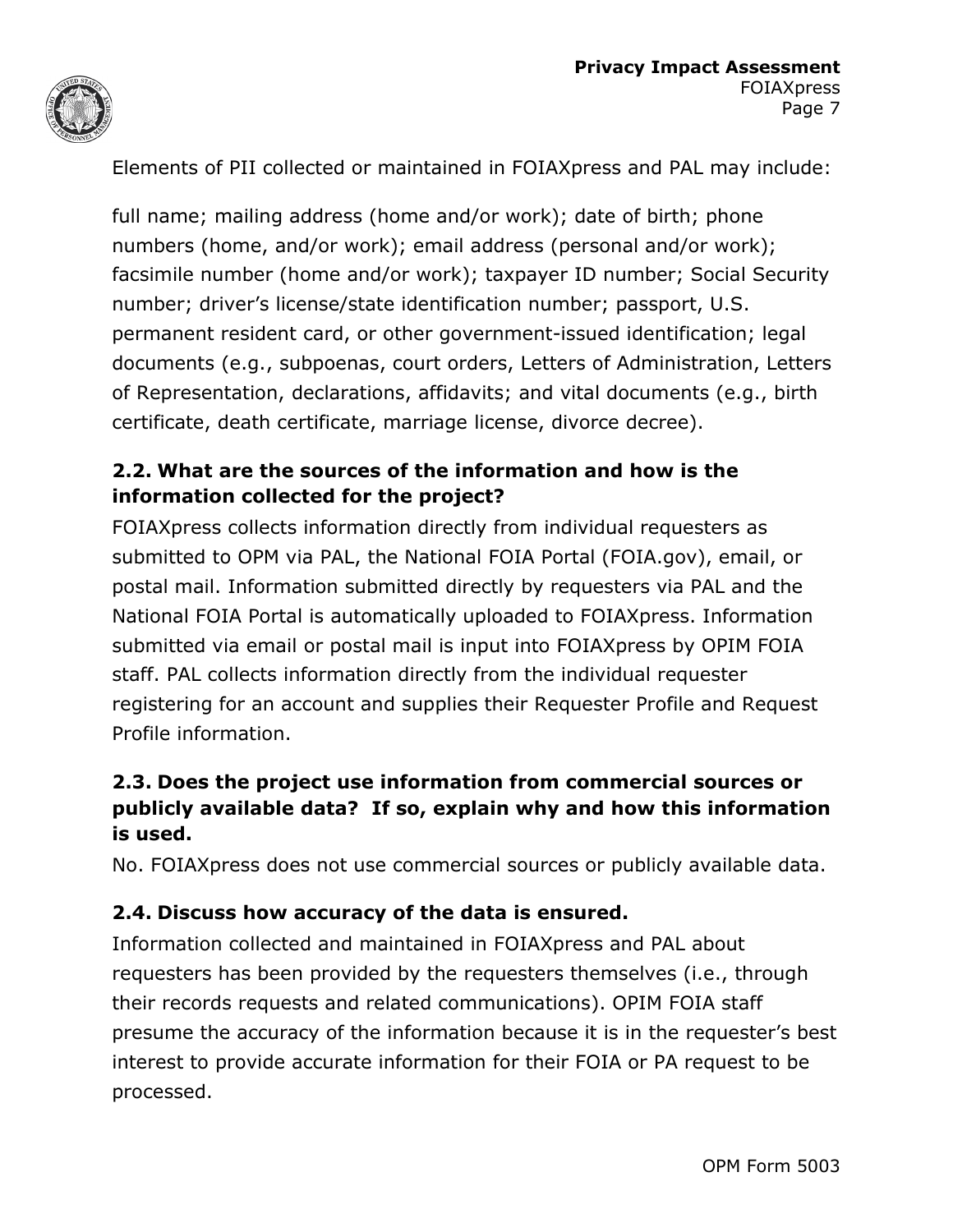

OPIM FOIA staff check the accuracy and timeliness of this information (e.g., contact information, scope of the request) as necessary to allow OPM staff to respond to or contact a requester and ensure that OPM staff accurately interpret and respond to the request. Further, when the request is from an individual seeking access to their records under the PA, OPIM FOIA staff may require additional verification of that requester's identity and consent to the disclosure to a third person when reasonably necessary to assure that records are not disclosed to someone other than the submitter or the submitter's representative.

#### **2.5. Privacy Impact Analysis: Related to Characterization of the Information**

**Privacy Risk**: There is a risk that requesters who submit their FOIA or PA requests via PAL or the National FOIA Portal (FOIA.gov) voluntarily submit more information than needed to process their FOIA or PA requests. For example, they might offer PII elements such as date of birth or Social Security number or include photo identification that is not necessary.

**Mitigation**: This risk is mitigated by OPM's FOIA Analysts reviewing the information submitted by requesters via PAL or the National FOIA Portal (FOIA.gov). Any unnecessary PII can be deleted or removed from the system. The risk is further mitigated by clear instructions on how to submit a FOIA request and by limiting the fields of information collected in PAL and within FOIAXpress to only those necessary to process the request.

**Privacy Risk**: There is a risk that requesters may submit inaccurate information as part of a FOIA or PA request.

**Mitigation**: This risk is mitigated by OPM's FOIA staff seeking clarification from the requester on inaccurate information submitted and by verifying the identity of those individuals who submit PA requests.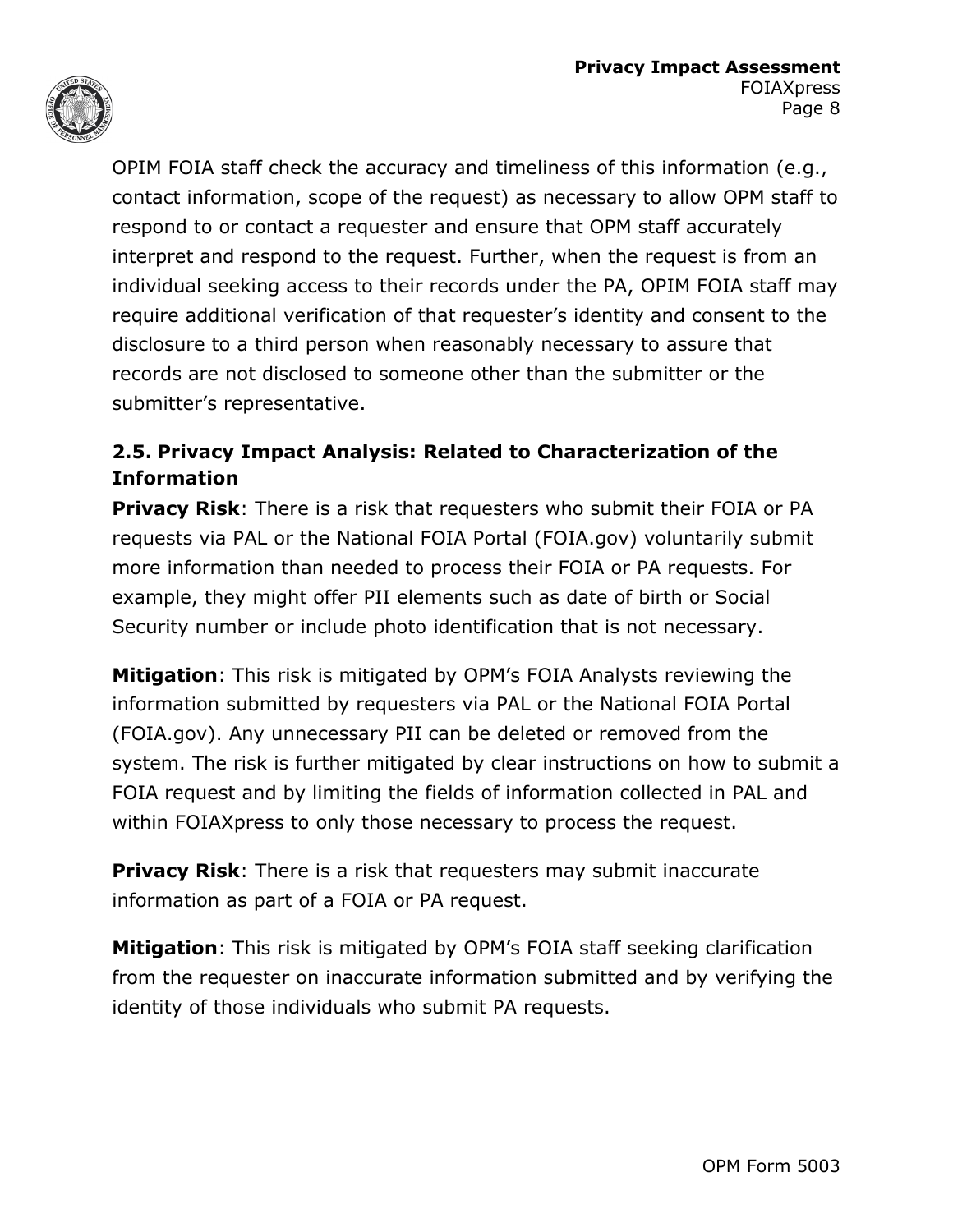

# **Section 3.0. Uses of the Information**

#### **3.1. Describe how and why the project uses the information.**

The information collected and maintained by FOIAXpress and PAL are used to process requests submitted under the FOIA and/or PA pursuant to the statutory and regulatory requirements. The information is used to ensure that requests are proper under the applicable statutes and regulations, that OPM has the necessary information to retrieve or locate the records sought, that OPM has proper methods of communication with the requester, and that any records disclosed under the PA are provided to either the subject individual or an authorized third party.

#### **3.2. Does the project use technology to conduct electronic searches, queries, or analyses in an electronic database to discover or locate a predictive pattern or an anomaly? If so, state how OPM plans to use such results.**

No.

#### **3.3. Are there other programs or offices with assigned roles and responsibilities within the system?**

In addition to OPIM's FOIA staff, each OPM program office has a designated FOIA Point of Contact (POC) who will have access as a user to FOIAXpress. FOIA POCs will access FOIAXpress via PIV card.

#### **3.4. Privacy Impact Analysis: Related to the Uses of Information**

**Privacy Risk**: There is a risk that information in the system may be used or accessed by unauthorized individuals or by authorized individuals for an unauthorized purpose.

**Mitigation**: This risk is mitigated by limiting access only to authorized users who can access the system via Personal Identity Verification (PIV) authentication. Access to record files saved to FOIAXpress filing cabinets for particular program offices is limited to the authorizer users for each program office. Administrator access is limited to OPIM's FOIA Manager and FOIA Team Lead.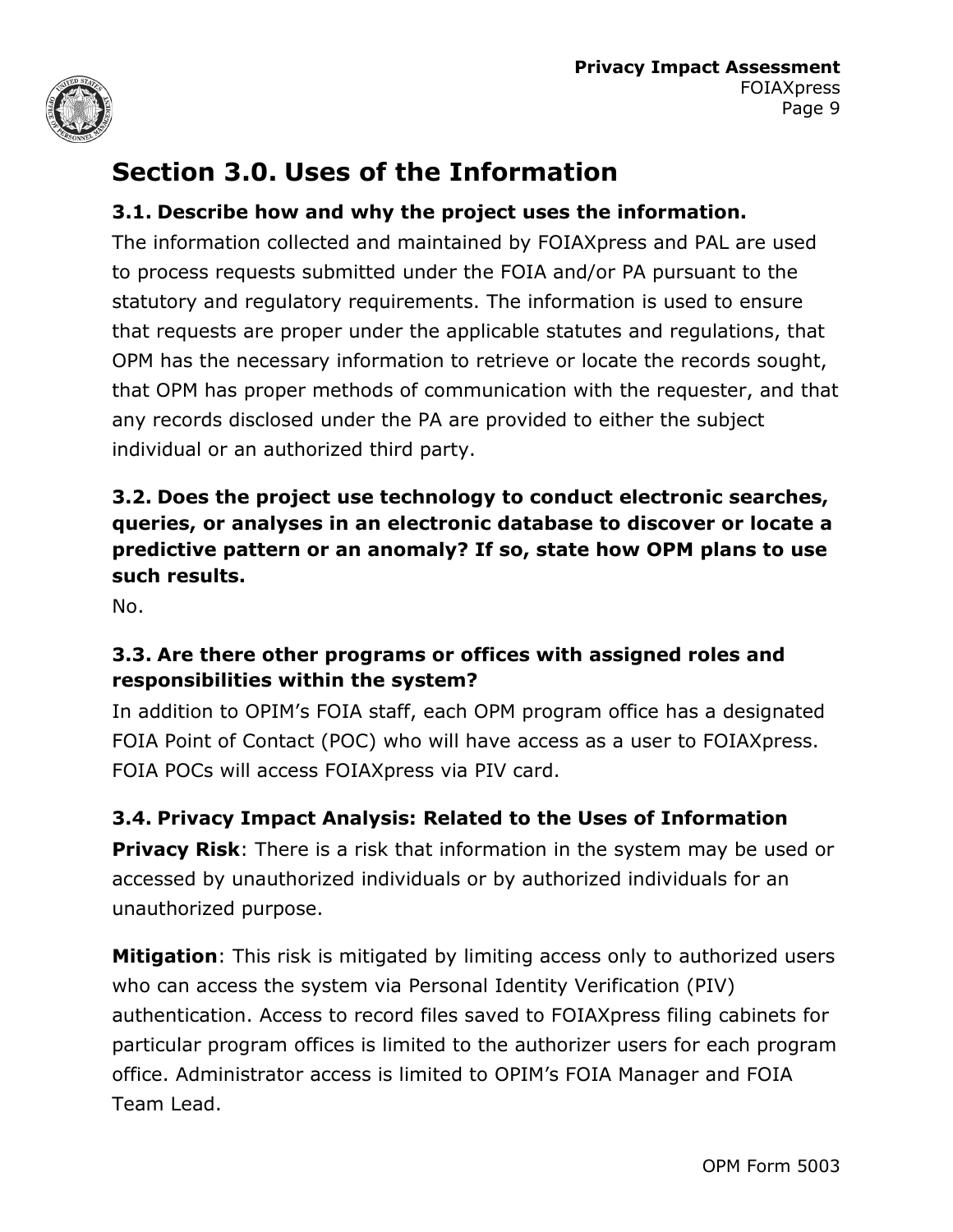

**Privacy Risk**: There is a risk that records disclosed in response to a PA request or a FOIA request that contains PII of the requester may be provided to somebody other than the requester or their authorized representative.

**Mitigation**: This risk is mitigated by OPIM's FOIA staff obtaining a confirmation of identity from a PA requester and transmitting responses to a PA requester via secure electronic file transmission and using only the contact information for written methods of communication provided by the requester as part of their request submission.

# **Section 4.0. Notice**

#### **4.1. How does the project provide individuals notice prior to the collection of information? If notice is not provided, explain why not.**

Notice is provided via a Privacy Act statement at both the PAL user registration page and, once the user is logged into the system, at the page where the request can be submitted. Notice is also provided via this PIA and the SORN identified in section 1.2 published in the Federal Register and posted online. OPM's public-facing FOIA website

[\(https://www.opm.gov/information-management/freedom-of-information]((https://www.opm.gov/information-management/freedom-of-information-act/)[act/\)]((https://www.opm.gov/information-management/freedom-of-information-act/) also provides information on submitting a FOIA request.

#### **4.2. What opportunities are available for individuals to consent to uses, decline to provide information, or opt out of the project?**

All FOIA and PA requests originate with the individual requester and are voluntarily submitted. If an individual is unwilling to provide the minimum information necessary for a FOIA or PA request to be properly processed by OPM, they can decline to provide information, but it may then not be possible to process their request.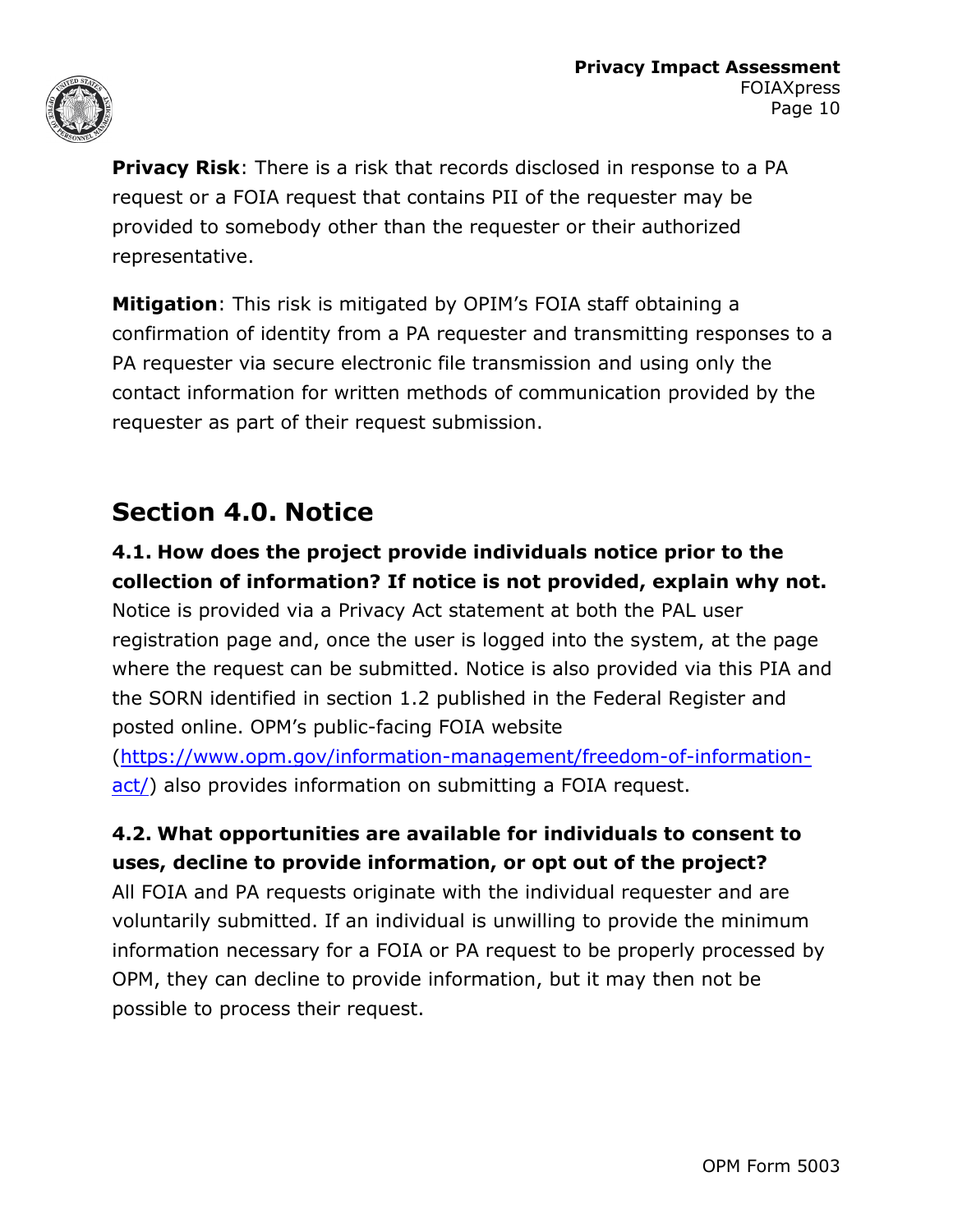

#### **4.3. Privacy Impact Analysis: Related to Notice**

**Privacy Risk:** There is a risk that individuals may not receive adequate notice concerning how their information is used in FOIAXpress and/or PAL. Individuals may not be aware that the system collects and uses their information.

**Mitigation**: This risk is partially mitigated with the notification regarding the collection, maintenance, and use of the information contained in this system provided through the publication of this PIA and the SORN listed in section 1.2, above. The risk is further mitigated for requesters using PAL to submit a FOIA or PA request by providing notice via a Privacy Act statement at both PAL user registration page and, once the user is logged into the system, at the page where the request can be submitted. OPIM is exploring further mitigation steps to notify individuals submitting a FOIA or PA request about how their information is used in FOIAXpress and/or PAL.

# **Section 5.0. Data Retention by the Project**

#### **5.1. Explain how long and for what reason the information is retained.**

FOIA records are maintained under General Records Schedule (GRS) 4.2, item 020, for 6 years after final agency action or 3 years after final adjudication by the courts, whichever is later.

#### **5.2. Privacy Impact Analysis: Related to Retention**

**Privacy Risk:** There is a risk that information may be kept longer than is necessary to meet the business need for which it was collected.

**Mitigation**: This risk is mitigated by adherence to the established retention schedule. FOIAXpress has a file retention policy built into the application that would notify OPIM FOIA staff of retention schedule items for disposition review. OPIM can also produce a report from FOIAXpress to identify requests that fall into a retention period.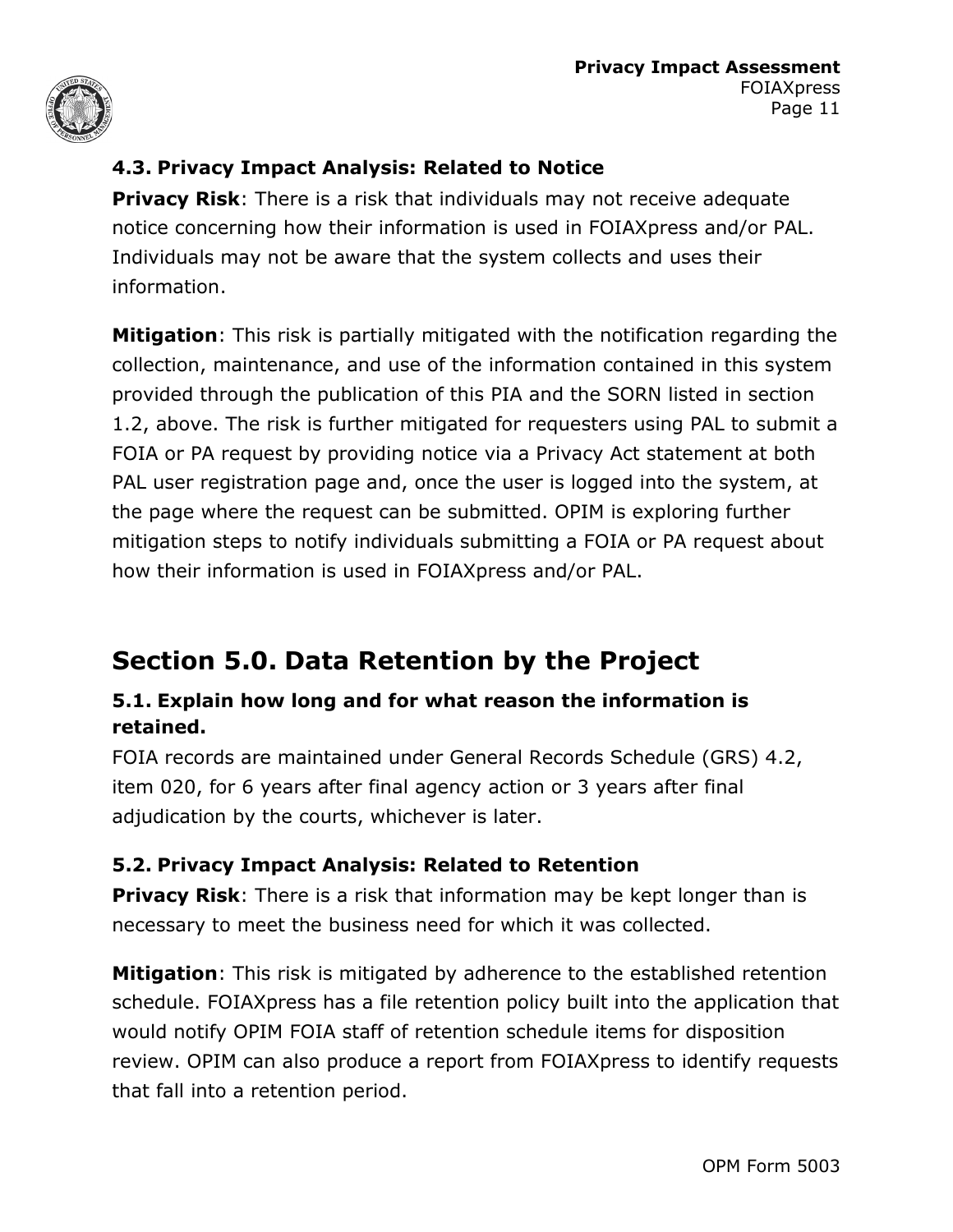

# **Section 6.0. Information Sharing**

#### **6.1. Is information shared outside of OPM as part of the normal agency operations? If so, identify the organization(s) and how the information is accessed and how it is to be used.**

Yes. By its nature, the FOIA and PA request process contemplates release of records outside of OPM to the requester. Information maintained in the system is shared with FOIA requesters, other federal executive agencies, certain persons who submit information maintained in agency records responsive to a FOIA request, and contractors. The identity of FOIA requesters and their requests are generally public information, limited by the applicability of the FOIA to such information. Information in the system may be shared externally with other federal executive agencies as part of the FOIA's consultation and referral processes, and to the Department of Justice when it represents OPM in connection to FOIA litigation. Pursuant to Executive Order 12600 and OPM FOIA regulation 5 C.F.R. § 297.112, information in the system is shared with persons who submit information in records responsive to a FOIA request that is potentially trade secrets or "confidential commercial information." The contractor for the system will also have access to the records for the purpose of migrating files into FOIAXpress from the legacy system.

#### **6.2. Describe how the external sharing noted in 6.1 is compatible with the SORN noted in 1.2.**

The disclosures referenced above are compatible with the purposes outlined in the applicable SORN: "to process an individual's request made under the provisions of the Freedom of Information and Privacy Acts[,]" and for OPM "to prepare its reports to the Office of Management and Budget and the Department of Justice required by the Privacy and Freedom of Information Acts."

#### **6.3. Does the project place limitations on re-dissemination?**

FOIAXpress provides the tools to respond directly to a requester and there is no limitation on re-dissemination of information once provided to a requester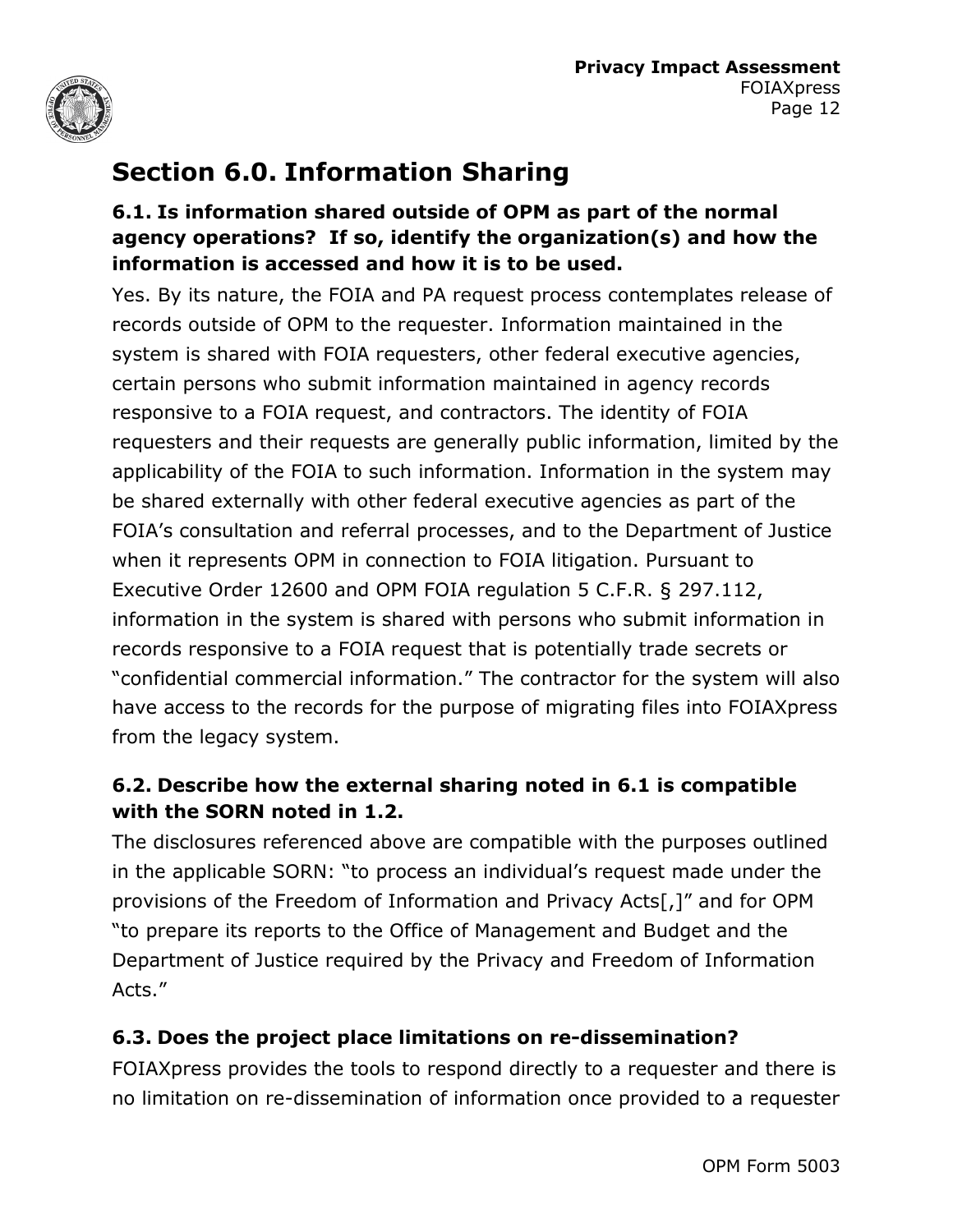

or disclosed pursuant to a routine use outlined in the applicable SORN. The system vendor has access to the information in the system for the purpose of migrating files into FOIAXpress from the legacy system and is not authorized to re-disseminate the information, which is not intended for public release, that is provided by or generated for OPM.

#### **6.4. Describe how the project maintains a record of any disclosures outside of OPM.**

As a case management system, FOIAXpress maintains records of all disclosures of agency records under the FOIA and PA outside of OPM. The information maintained in FOIAXpress and PAL is also subject to disclosure under the FOIA and PA. If information maintained in the system is specifically requested under a FOIA or PA request, such request is processed in the usual manner and disclosure is subject to the limits of the FOIA and PA. Disclosure outside of OPM may also be made pursuant to subsection (c) of the FOIA which requires the full disclosure of information in response to a request made by a House of Congress (by a committee or subcommittee chairman, or otherwise under the authority of a committee or subcommittee). To the extent such a Congressional request is processed by OPIM's FOIA staff, FOIAXpress maintains a record of such disclosure.

#### **6.5. Privacy Impact Analysis: Related to Information Sharing**

**Privacy Risk:** There is a risk that records in the system will be disclosed outside of OPM for a purpose that is inconsistent with the business purpose for which they were collected.

**Mitigation**: This risk is mitigated by adhering to the established FOIA and PA processes to determine appropriate releases to a particular requester.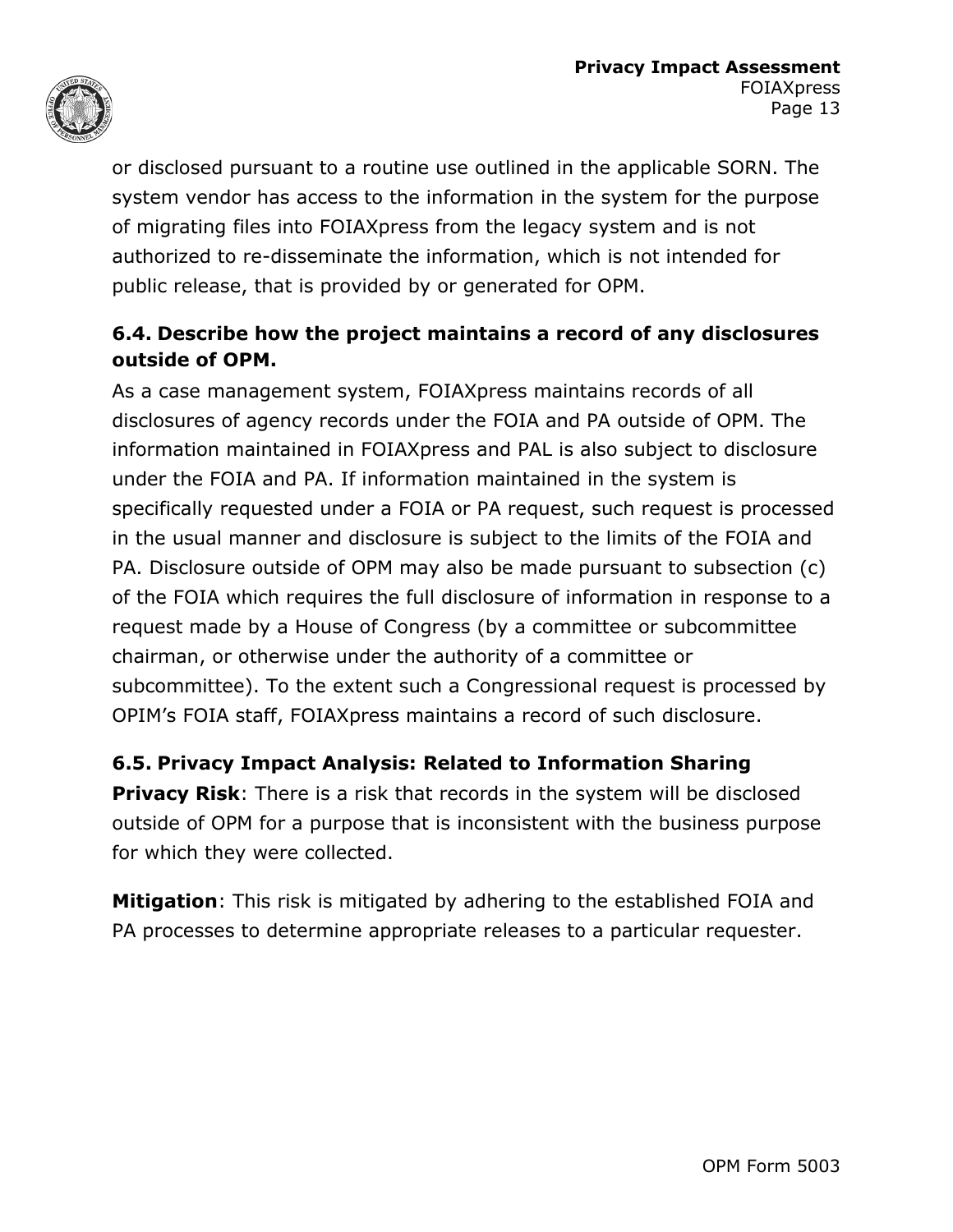

# **Section 7.0. Redress**

#### **7.1. What are the procedures that allow individuals to access their information?**

Individuals wishing to request access to their records should contact the FOIA Program Manager, Office of Privacy and Information Management, 1900 E Street NW., Washington DC 20415-7900 or by email at [FOIA@opm.gov.](mailto:FOIA@opm.gov) Individuals must provide their name and approximate dates of Privacy Act or Freedom of Information Act correspondence between OPM and the individual. Individuals requesting access must also comply with OPM's Privacy Act regulations regarding verification of identity and access to records (5 C.F.R. § 297).

Individuals who have registered as PAL users can submit and track their request and make changes to their contact information via PAL.

Additionally, individuals can contact OPM's FOIA Requester Service Center by email at <FOIA@opm.gov> or by telephone at 202-606-3642 for assistance.

#### **7.2. What procedures are in place to allow the subject individual to correct inaccurate or erroneous information?**

Individuals wishing to request amendment to their records should contact the FOIA Program Manager, Office of Privacy and Information Management, 1900 E Street NW., Washington DC 20415-7900 or by email at [FOIA@opm.gov](mailto:FOIA@opm.gov).

Individuals must provide their name and approximate dates of Privacy Act or Freedom of Information Act correspondence between OPM and the individual and identify the amendment they are seeking. Individuals requesting access must also comply with OPM's Privacy Act regulations regarding verification of identity and access to records (5 C.F.R. § 297).

Individuals who have registered as PAL users can submit and track their request and make changes to their contact information via PAL.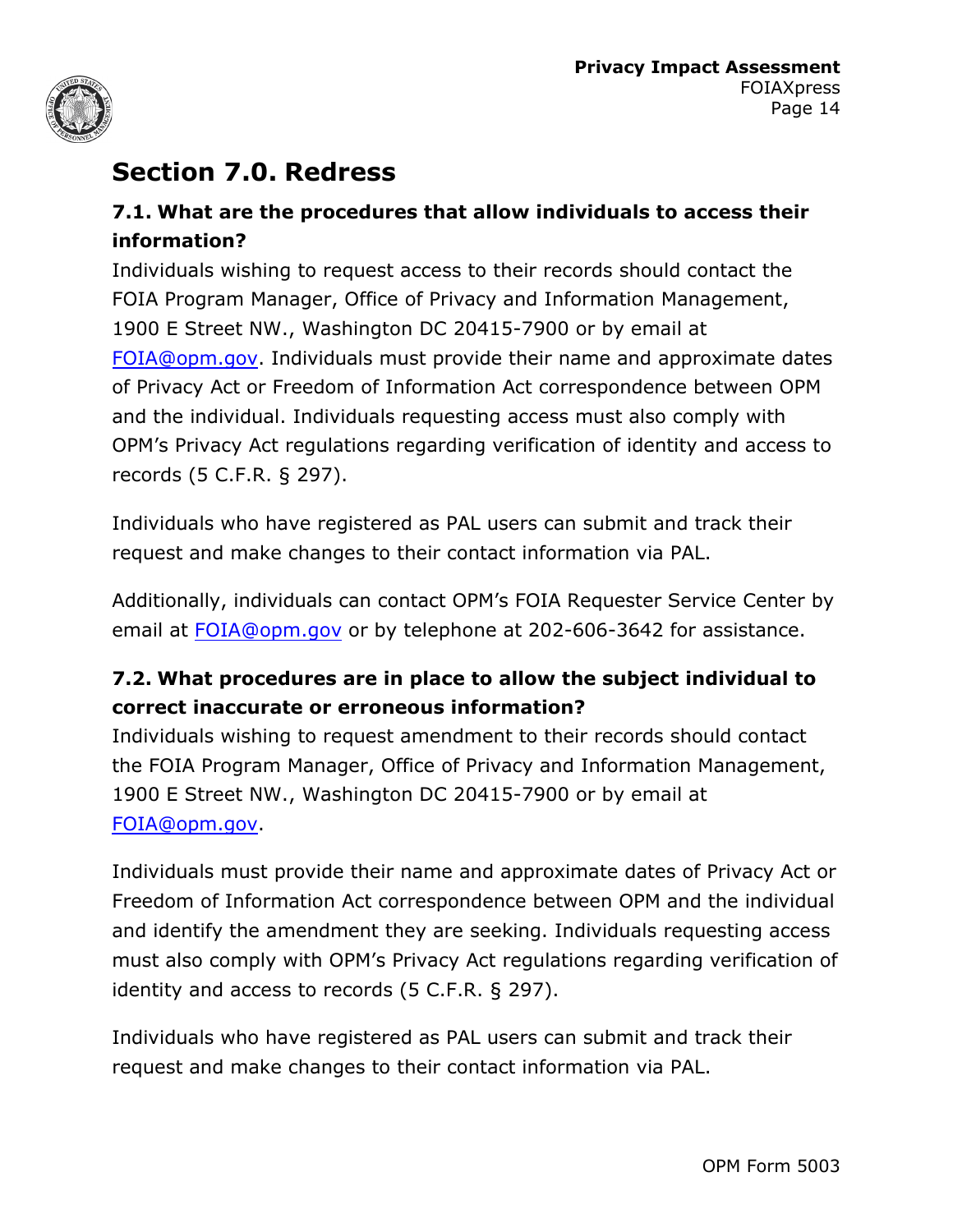

Additionally, individuals can contact OPM's FOIA Requester Service Center by email at [FOIA@opm.gov o](mailto:FOIA@opm.gov)r by telephone at 202-606-3642 for assistance.

#### **7.3. How does the project notify individuals about the procedures for correcting their information?**

Notice about the procedures for correcting information in the system is provided via this PIA and the SORN identified in section 1.2. In addition, instructions are available to individuals at OPM's FOIA web page.

#### **7.4. Privacy Impact Analysis: Related to Redress**

**Privacy Risk**: There is a risk that individuals will not have the ability to access or amend their records.

**Mitigation**: This risk is mitigated by providing instructions to individuals about how to access or amend their records through this PIA and the SORN identified in section 1.2 published in the Federal Register and posted online.

# **Section 8.0. Auditing and Accountability**

#### **8.1. How does the project ensure that the information is used in accordance with stated practices in the PIA?**

FOIAXpress and PAL user access is based on express permission. Users are assigned roles, which have access privileges according to the user's duties and assigned activities.

FOIAXpress employs built-in audit logs that document users' access to information. These logs are checked to ensure that the system is not accessed inappropriately.

#### **8.2. Describe what privacy training is provided to users either generally or specifically relevant to the project.**

All OPM employees are required to complete annual security and privacy awareness training, including instruction on the proper handling of PII. All